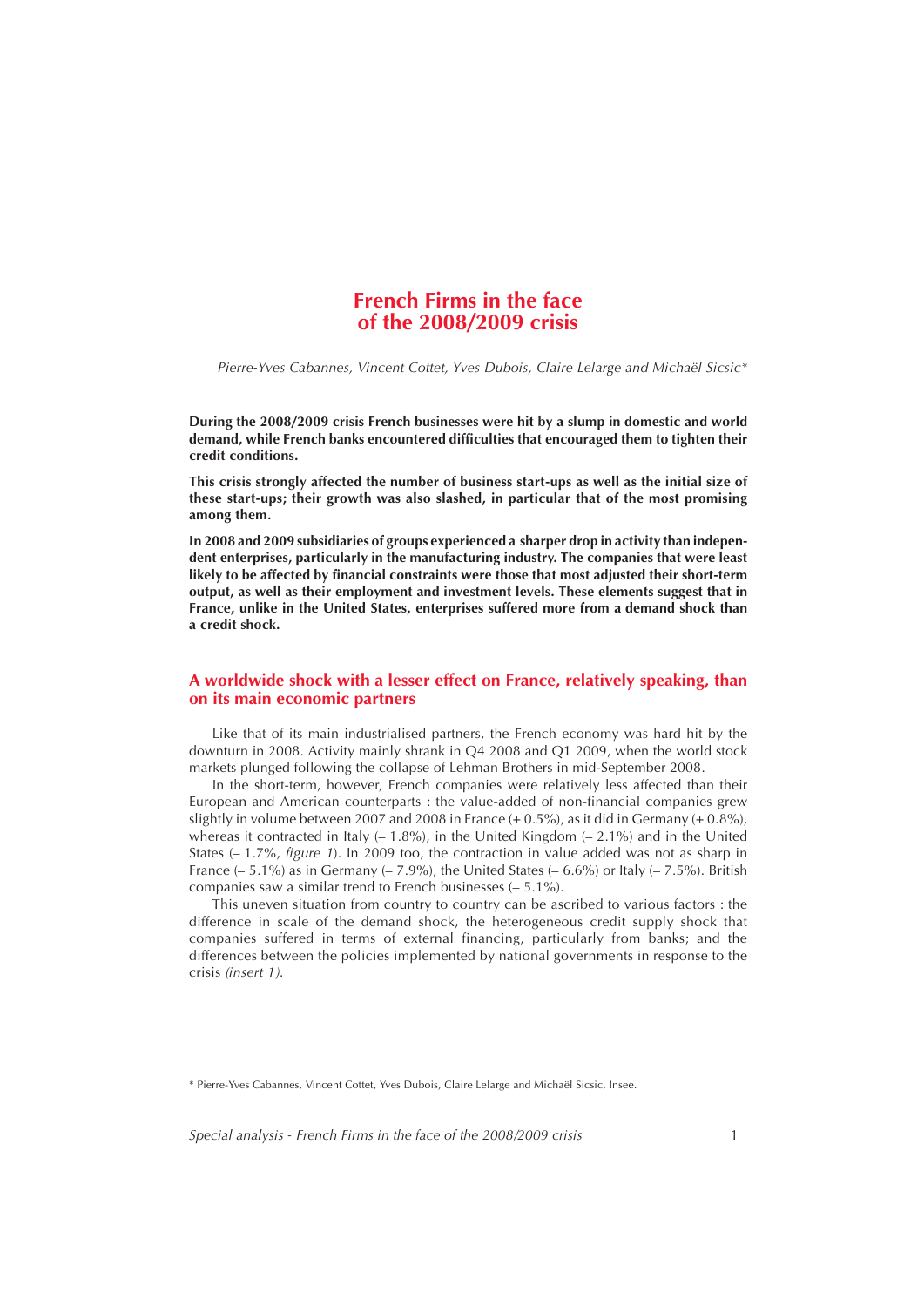

#### **1. Value added produced by non-financial corporation : international comparisons**

Interpretation : in Germany, the total value added produced by non-financial firms decreased by 7.9% in 2009 as compared to 2008. Note : Value added has been deflated by the VA price index provided in national accounts. *Source : OECD.*

#### *Insert 1*

#### **In France, a very business-focused response from the State**

Intervention strategies in response to the crisis (amounts committed, schedule of targets) differed from State to State.In 2008 and 2009, the French stimulus plan corresponded to around 1.5 GDP points, that is, higher than the amounts committed in Italy and Great Britain, but lower than those of the United States or Spain (OECD, 2009a and 2009b, IMF, 2009 and 2012, Minefi, 2010). On average, the countries with larger automatic stabilisers opted for smaller-scale discretionary measures.

The countries affected by the bursting of property bubbles (USA, UK, Spain, Ireland) set up stimulus plans as early as 2008 (for at least 15% of the total amounts), while the other OECD countries only did so in 2009. In France, 75% of the total amount was distributed in 2009 and 25% in 2010.

Lastly, the French plan was more focused on businesses and investment than the American and British plans, which were more targeted to households (OECD, 2009b, IMF, 2009b). Among other things, it included measures to support the financing and cash-flow of SMEs (credit mediator; interventions targeted to the banking sector), sectoral measures (benefiting the automotive industry, for example), and an infrastructure investment plan.

# **A sharp contraction in domestic demand and, above all, in world trade**

One of the most notable aspects of the 2008/2009 downturn was the collapse of world trade<sup>1</sup>, which fell by 10% overall in 2009, according to IMF estimates (2012). The smaller participation by French companies to world trade (combined with their lower level of specialisation in the manufacturing industry) kept them relatively better protected from the massive contraction in this demand component than their German counterparts, for example. The contraction in exports in France came to 3.1 GDP points in 2009, and the concomitant fall in imports restricted the negative contribution of world trade to just 0.5 GDP points.

Furthermore, domestic demand was not affected by the massive wealth effects observed in some countries (USA, UK, Spain), where certain categories of over-indebted agents proceeded to a significant correction of their balance sheet [Fortin and Bouveret, 2009].

<sup>1.</sup> The weight of exports in GDP was 27% in France in 2008 against more than 47% in Germany.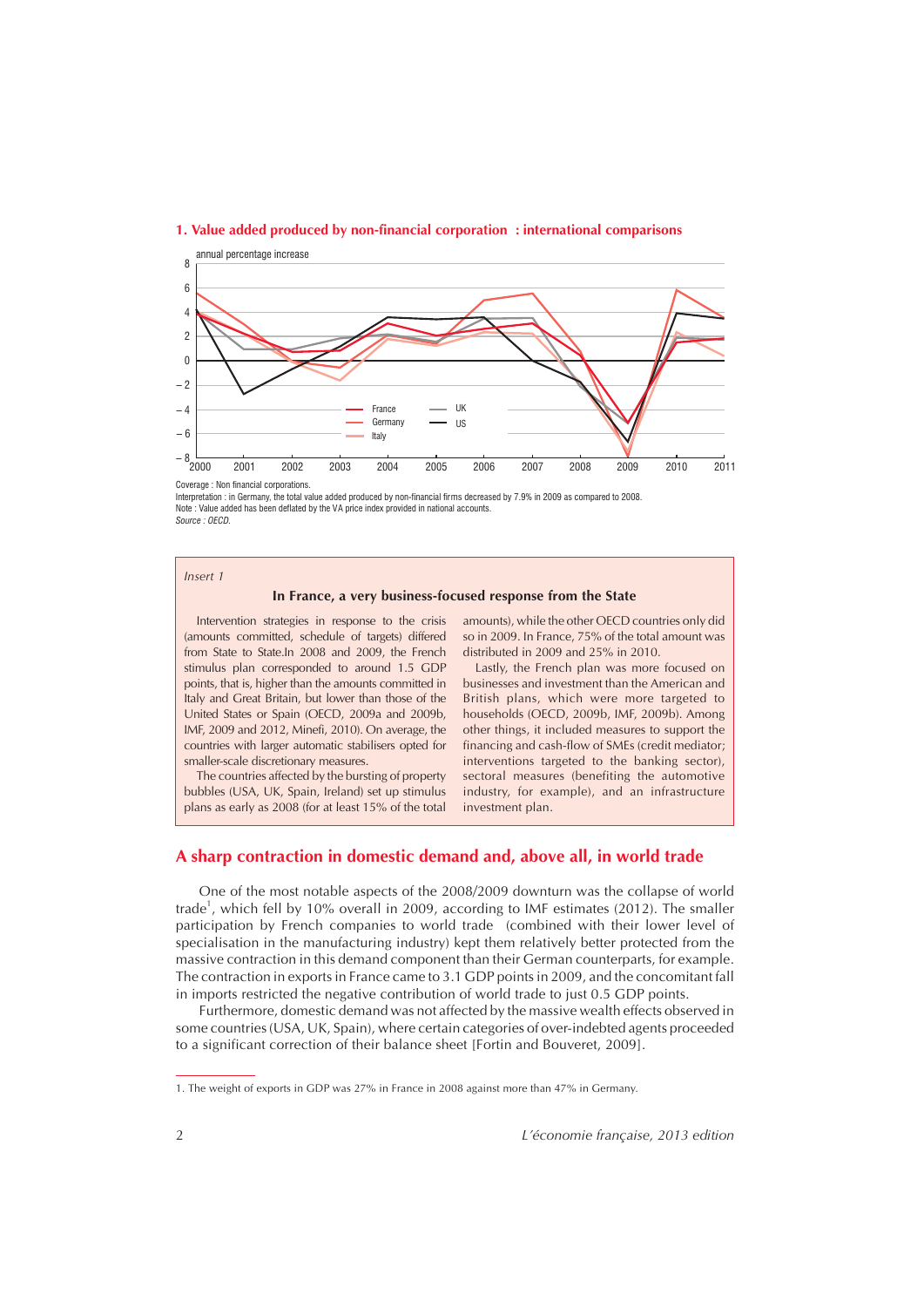Nonetheless, the drop in French GDP was exceptionally large (- 3.1%, a figure unmatched over the last 50 years). Corporate behaviour contributed heavily to this drop : the decline in investment by non-financial companies contributed – 1.5 GDP points and the mass destocking trend – 1.2 GDP points.

# **A drastic reduction in lending to companies, although with little short-term influence on the capital structure of French companies**

Outstanding bank loans to companies collapsed in the main European countries. This occurred in 2009 at the latest and as early as 2007 in Italy and the United Kingdom *(figure 2)*.

However, the outstanding debt of non-financial companies diminished less than their value added, so that the average debt ratio of non-financial companies continued to grow in France after Q4 2008, whereas it fell in all the other countries under study *(figure 3)*.



**2. Credit distributed to non-financial firms - comparison across European countries**

Coverage : Credit distributed by financial institutions (excluding central banks) to non-financial firms. Interpretation : credit distributed to German non-financial firms decreased by 5.2 percentage point in January 2010, as compared to January 2009. *Source : Banque de France.*





Interpretation : in the first quarter of 2009, the outstanding debt of French non-financial firms represented 121% of the value added they produced *Source : Banque de France.*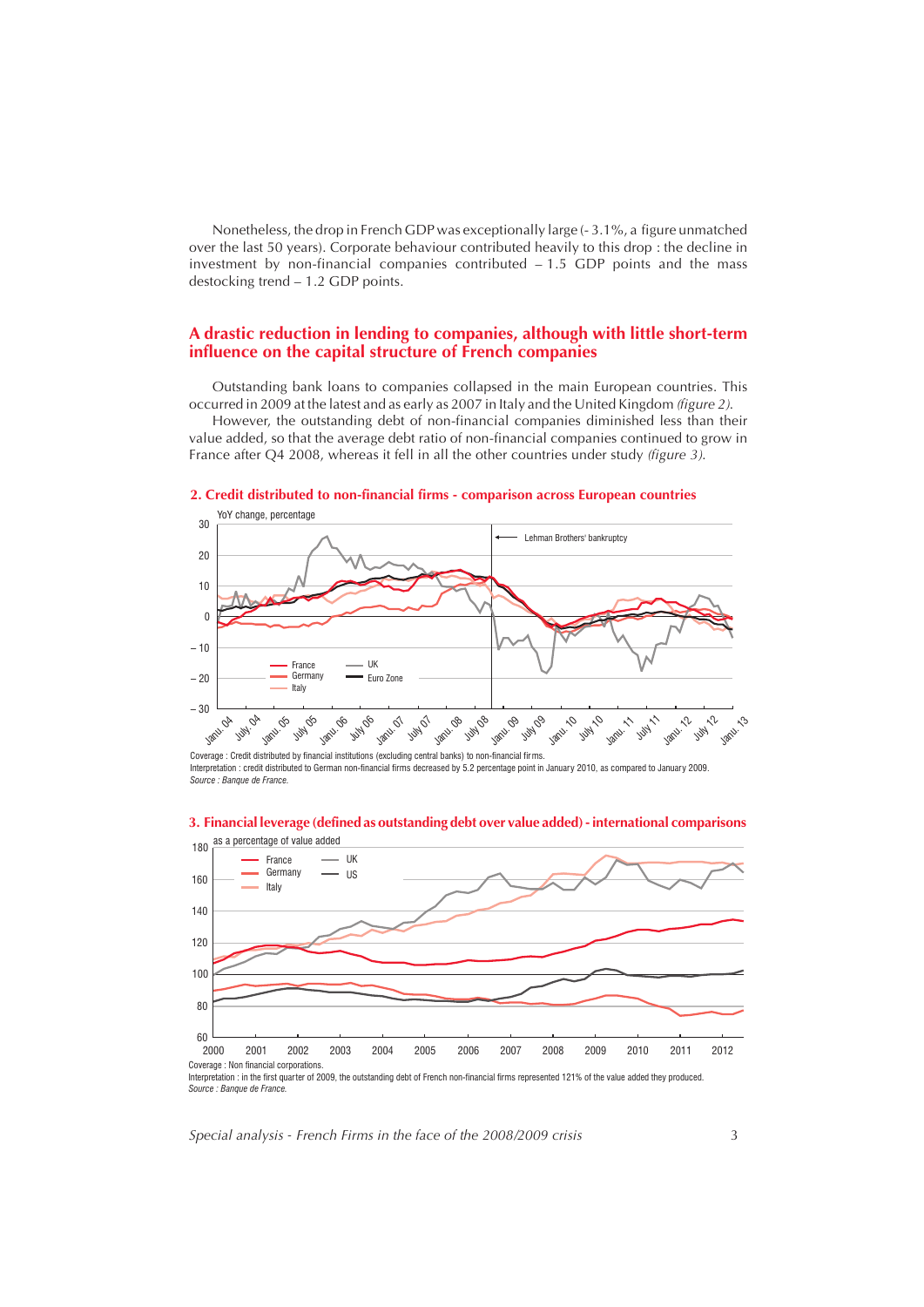We refer to a "demand shock" when companies adjust their activity downwards because of a fall in orders. However, when the drop in activity stems from companies' inability to complete their projects due to lack of financing (in this case, because the banks exposed to the financial crisis restricted access to credit), we refer to a "credit shock". The macroeconomic elements above suggest that in France, companies suffered more due to a demand shock than to a credit shock. An analysis of the individual behaviour of businesses in France using microeconomic data sources allows refining the diagnostic : in the same way as the impact of the crisis on various long- and short-term strategy components, the scale of the supply and demand shocks may differ substantially according to the population of enterprises under consideration. In particular, the French productive fabric is characterised by the significant economic weight of groups in terms of value added and employment, contrasting with the significant demographic weight of independent legal units [Béguin et al., 2012] : in 2009, while only 6% of legal units belonged to a group, they employed 64% of employees and produced 70% of value added.

In contrast, the renewal of the production fabric<sup>2</sup> was in the main achieved by 94% of independent companies, often very small and without any access to the internal capital markets of groups : these companies might have been affected differently by the 2008 shock.

# **The crisis significantly reduced the number of independent business start-ups and their initial size**

Data from the DADS and EPURE datasets contain information on employees and the companies they work for; this allows a detailed analysis of business start-up processes and the growth rate of these businesses at the start of their lifecycle *(insert 2)*. The analysis conducted here covers independent businesses that employ at least one person.

In an unfavourable macroeconomic context, it is expected that numerous entrepreneurs would tend to postpone or abandon their decision to start up a business, or else do it on a smaller scale than previously planned (size effect). Conversely, if only the most productive companies remain capable of entering the market (selection effect) and entrepreneurs barely adjust the size of their projects when they decided to deploy them (limited-scale size effect), then the average size observed at start-up is likely to increase when the cycle is low. We assess the respective contribution of these two mechanisms thanks to a combined analysis of the start-up rate and the initial size of companies.

The number of start-ups of businesses employing at least one person began to fall in number in 2008 in the non-agricultural market sector *(figure 4)*. This reduction was much more marked in 2009, which would tend to show a stronger selection effect during the start-up process; nevertheless, the number of employing start-ups in 2009 was still slightly higher than that of 2003

### **4. Creations of employer firms in the for-profit, non agricultural industries, from 2003 to 2009**

|                       | 2003   | 2004   | 2005   | 2006   | 2007   | 2008   | 2009   |
|-----------------------|--------|--------|--------|--------|--------|--------|--------|
| Number                | 76.437 | 85.233 | 92.150 | 90.688 | 92.178 | 89.866 | 79.498 |
| Index (base: $2003$ ) | 100    | 112    | 121    | 119    | 121    | 118    | 104    |

Coverage : French economy; firms that are active in the for-profit, non-agricultural industries and that are employer within the first year after creation. Affiliates of corporate groups are excluded. *Source : Insee, DADS dataset and LIFI survey.*

<sup>2.</sup> The vast majority of "real" business start-ups and destructions occur among independent "legal units". [Picart, 2004; Duhautois and Lagarde, 2004; Accardo and Cordellier, 2013].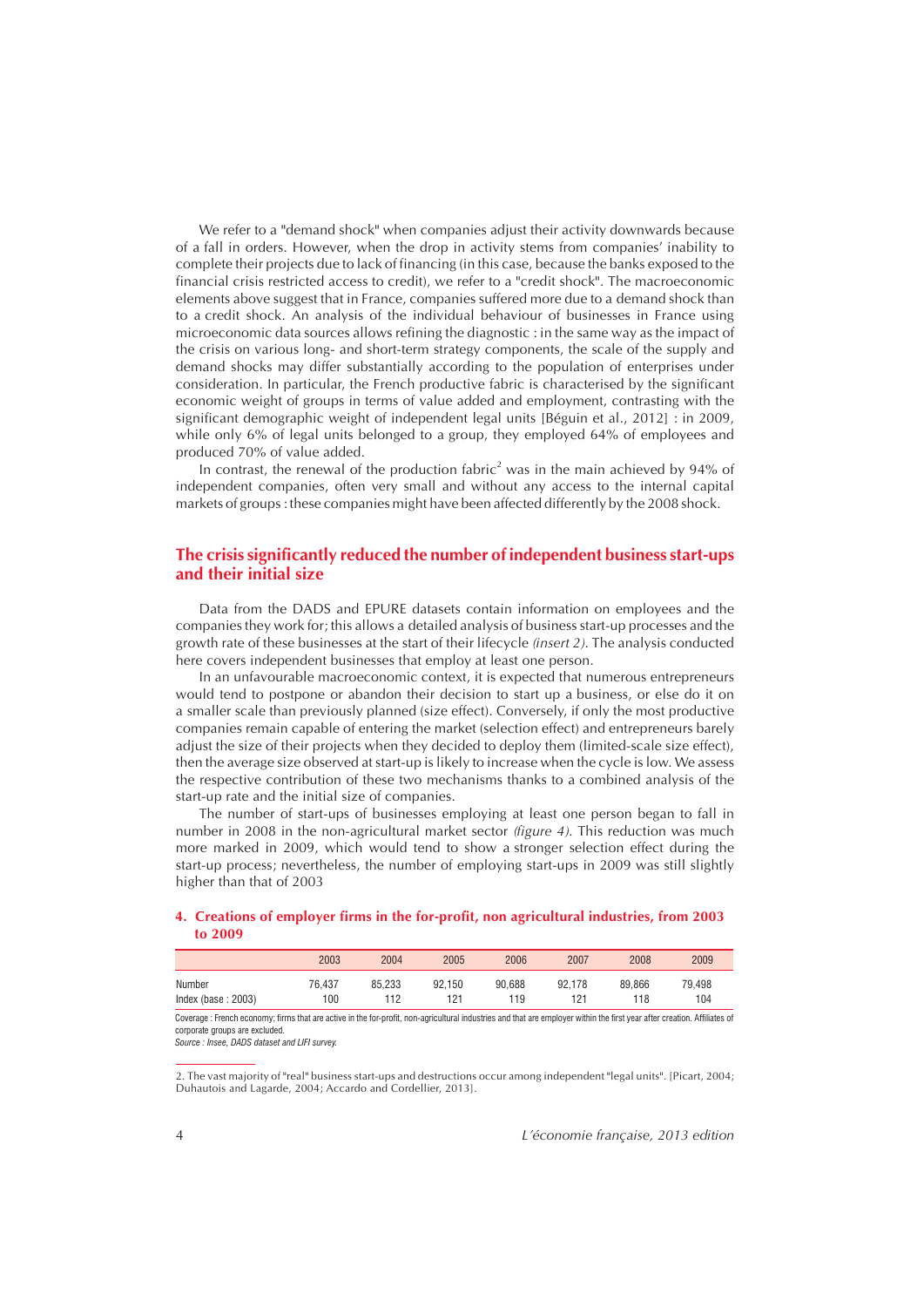The businesses started up in 2008 and 2009 were also smaller, in terms of employment, than those started up previously : slightly more of them were started up with just one employee, and slightly fewer of them with more than two employees *(figure 5)*. The differences are significant, as shown by  $\chi_2$  tests applied to the deviations, taken one by one, in the size distributions of 2002 to 2007 cohorts relative to those of 2008 or 2009 cohorts<sup>3</sup>. The size effect was thus very important, and in all cases predominated over any selection effects.



## **5. Firm size distribution, one year after creation, by cohort**

Coverage : French economy; firms that are active in the for-profit, non-agricultural industries and that are employer within the first year after creation. Affiliates of corporate groups are excluded. Interpretation : Among firms that were created in 2009 and were still active in 2010, 1.9% have 6 (full-time equivalent) paid workers.

*Source : Insee, DADS dataset and LIFI survey.*

#### *Insert 2*

#### **Analysis of the business start-up and growth processes : sources and measurement**

The analysis of the business start-up and growth processes is based on DADS data (annual employer declaration data) and that of the EPURE (extension of the income and employment project), which come from the payroll tax forms filled out by companies. The only companies considered were those that are independent (not belonging to any group). They were isolated by means of the LIFI survey (survey on financial ties). More precisely, to study the growth between years *n* and *n+1* of companies that were independent in year *n*, companies belonging to a group in n were thus excluded, although companies that were independent in *n* and joined a group in *n+1* were retained. However, they were excluded for the analysis of later transitions.

The scope of analysis includes sole proprietorships and commercial companies belonging to the non-agricultural market sector and employing at least one salaried employee. This latter criterion causes a sharp divergence between this scope and the far broader scope of series of business start-ups published by the

Insee, and that of Accardo and Cordellier (2013). The concept of size used is that of full-time equivalent salaried employment.

A company is considered as started up in year *n* when it is present in the DADS data in year *n+1*. Although a number of businesses are not included (those that do not survive from *n* to *n+1*), this methodology does account for the numerous companies that did not have any employees the first year (and hence did not feature in DADS that year) but hired staff after a few months.

As an illustration, for 2009 this methodology gives us 79,498 independent business start-ups. This corresponds to 67,594 independent companies that started up with employees in 2009, minus the 6,488 businesses that disappeared between 2009 and 2010, plus the 18,392 companies started up in 2009 but which only had employees from 2010.

Initial size is measured at the age of one year, for the same reason : many companies have no employees in the year of their creation but hire the year after.

<sup>3.</sup> For this test all companies with at least 21 employees are grouped together in a single cell, while one cell per size is retained for the rest of the distribution.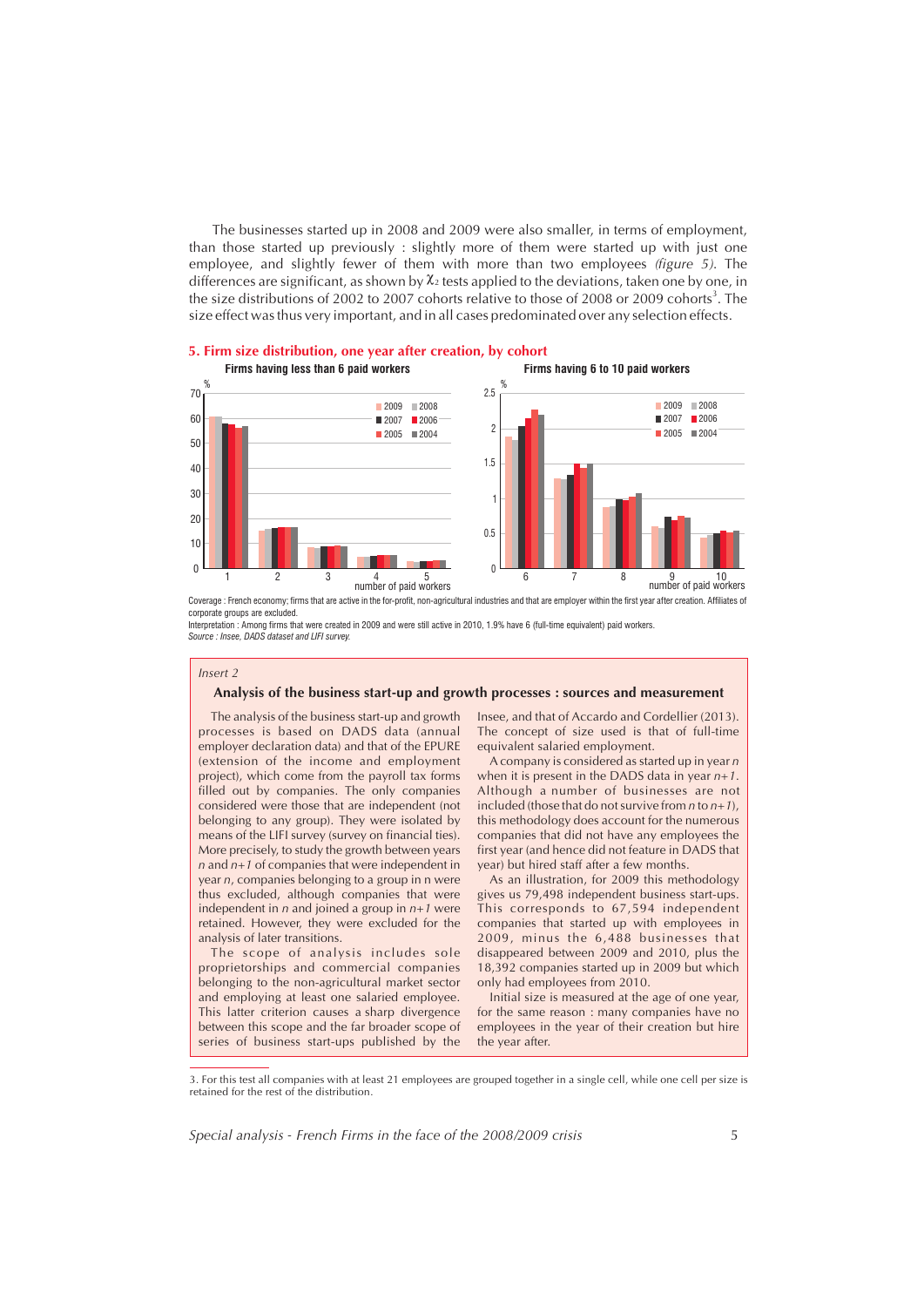# **The crisis also slowed down growth in young companies**

The growth of companies also suffered due to the crisis : irrespective of age, companies saw weaker growth in their workforce in 2009 and 2010 than prior to the crisis. However, this decline in growth mostly affected young companies, which normally enjoy higher growth rates. Companies can be ranked according to their "growth potential" measured from their workforce growth dynamic in the course of the period under analysis, taking account of the average dynamic for companies in the sector *(insert 3)*. We find that among young enterprises, it was respectively those with the highest and lowest growth potentials that most suffered in the crisis; companies with intermediate growth potential were almost unaffected *(figure 6)*.

Furthermore, Fougère *et al*. (2012) show those young companies saw a sharp rise in excess mortality because of the crisis, in the order of 30% in the trade sector and almost 50% in manufacturing industry.

#### *Insert 3*

#### **Econometric modelling of firm growth**

An econometric model inspired by Evans (1987) is used to analyse heterogeneity in the effects of macroeconomic shocks on corporate growth. Through this methodology we assess the economic cycle effect for different company populations defined according to their "growth potential", and account for the fact that a company can disappear or be created.The specification models the quantiles of the logarithm for company size (quantile regression) and takes the following form :

$$
\textstyle \ln(S_{n+1}) = c(U) + \alpha(U).\ln(S_n) + X^{\text{\rm\tiny l}}\beta(U) + \sum_{k=2004, k\neq 2007}^{2010} \gamma_k(U).(n+1=k)
$$

where  $S_n$  is firm size in year *n*, and *X* the industry where the company operates. The company's "growth potential" *U* is the conditional quantile in *n+1*, that is, the "ranking" (ranging between 0 and 1) of companies, ranked according to the dynamism of their growth. At given size  $S_n$ , sector  $X$ and observation period *n*, having a higher growth potential *U* leads to a larger size at date *n+1*. This variable *U* captures the effect of all the unobserved company characteristics likely to affect growth over the period.The coefficients  $\gamma_k(U)$  measure the scale of macroeconomic effects on corporate growth, with 2007 as the reference year. These effects are estimated from individual company data for each quartile of growth potential *U*, and by age level (different estimates are made for companies aged 1 year, 2 years, etc.).They are shown in figure 6 according to age and growth potential. We can see that the economic cycle was less favourable to companies with high growth potential (belonging to the last distribution quartile of *U*) in 2009 than in 2007, with 2010 being slightly better. The coefficients obtained fall sharply with age until they reach zero : this suggests that the effect of the crisis was greater for the youngest companies, which did not benefit from a catch-up effect. The same is true, although in a lesser proportion, of companies with intermediate or low growth potential. For companies with lower growth potential, 2010 was even more difficult than 2009, at least among young companies.

6 *L'économie française, 2013 edition*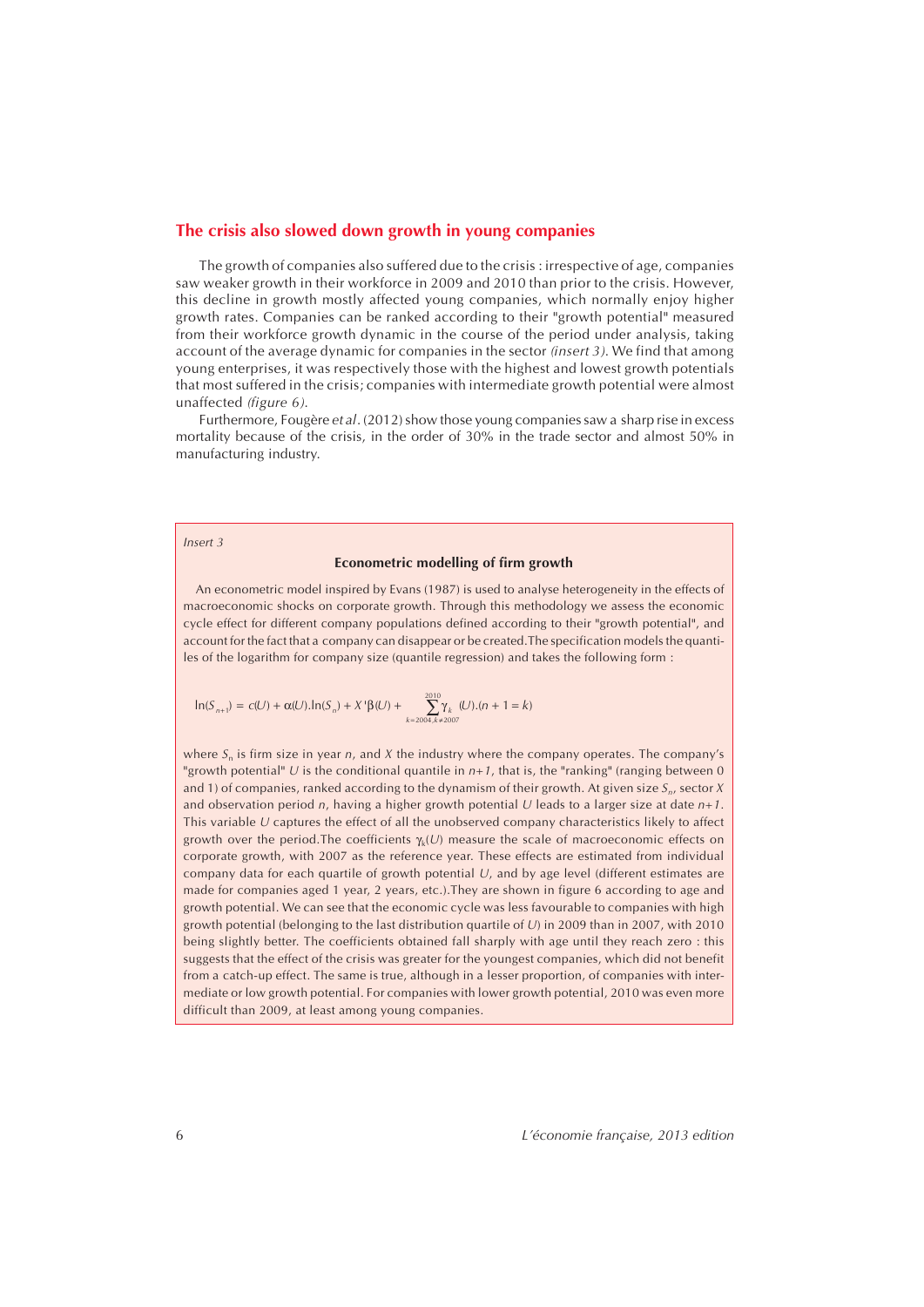

### **6. Annual growth of firms, across firm age classes (as compared to growth in 2007)**

Coverage : French economy; firms that are active in the for-profit, non-agricultural industries and that are employer within the first year after creation. Affiliates of corporate groups are excluded.

potential" (75th, 50th, 25th quantiles) and the estimation method is described in inser t 3. *Source : Insee, DADS and Epure datasets; LIFI survey.*

Interpretation : "All else equal", firms having a high growth potential and which had been created in the previous year (1 year old) grew up by 3.3 percentage point<br>less between 2009 and 2010, as compared to their growth b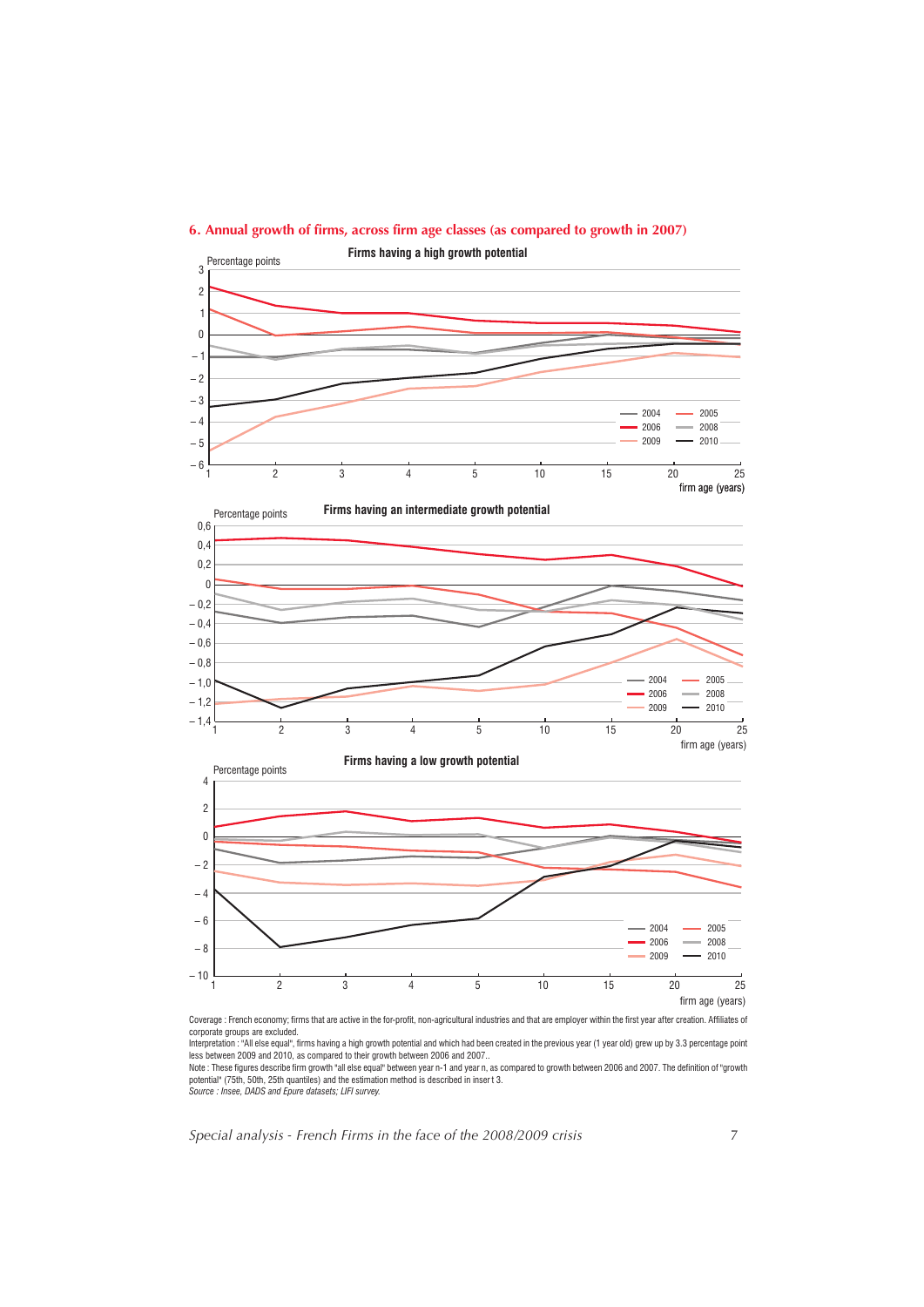# **Among "mature" companies, affiliates of groups reduced their volume of activity by more than independent companies**

The SUSE and ESANE data sources*(insert 4)*taken from the accounting documents filed by companies with the tax administration serve to enrich the diagnostic by comparing legal units belonging to groups with independent companies in terms of their operating accounts and financial accounts.

In the trade (section G of the NAF rev. 2 classification of activities), manufacturing industry (section C) and services to businesses ("specialised, scientific and technical activities, section M) industries, the volume of activity measured by revenue fell more sharply among affiliates of corporate groups than among independent enterprises *(figure 7)*. The 2009 shock was particularly big in the manufacturing industry and for enterprises in the trade sector, where the contraction in revenues exceeded 10% for groups and stood at around 7% for independent companies, i.e. twice as much as in the business services sector.

Adjustments made to employment were also very different according to company type and sector *(figure 8)*. The manufacturing industry saw by far the most negative trend, particularly in 2009 and 2010, but in this sector employment was already experiencing a downward trend before the shock occurred.

#### *Insert 4*

### **Statistical sources and methodology for the analysis of real and financial strategies of enterprises**

Company tax reports (full balance sheet, profits and losses statement) contain extremely rich information about companies' choices in terms of financing, production and investment strategies. Here we use information from the most detailed tax reports from companies subject to the "Actual Profits" taxation scheme (BRN). The corresponding files cover the years 2003 to 2010. We restrict the analysis to the manufacturing (section C) trade (section G) and business services (section M) industries, for which coverage is the most comprehensive : this taxation system is compulsory for firms making revenue of over 234,000 Euros excluding VAT in the services industries, and 777,000 Euros in other sectors; but smaller companies may choose it as an option. This source therefore offers almost total coverage of the legal units of relatively large size but less coverage of smaller companies : in 2003, the coverage rate was over 80% for companies employing more than 10 people and almost 100% for those with more than 20 employees.

These files are then matched to the DADS files, as well as to the LIFI survey (financial ties) in order to reconstruct the structure of groups and analyse the functioning of internal capital markets.

The resulting file is used to describe the impact of the crisis on various dimensions of corporate strategies, financial or "real" (e.g. relating to investment or employment). We implement a "difference in differences" estimation strategy that is very simple and intuitive. It is based on comparisons of variations in indicators between different populations of companies, which (we assume) would have been exposed differently to a potential reinforcement of credit constraints.

We introduce a rich set of control variables into the regressions (firm fixed effects controlling for differences between units that are stable over time, firm age, trends in workforce growth, capital intensity and productivity) which allow an "all else being equal" analysis. All the regressions also integrate the logarithm of global value added produced in the industry to which each enterprise belongs in order to control for potential demand shocks that are specific to each sector.

To interpret the results of our regressions we assume that for given size, sector and level of productivity, enterprises globally face the same demand shocks. The differences in growth or adjustments are then interpreted as the impact of potential financing constraints, or more precisely of their amplification, on the various strategies that we analyze.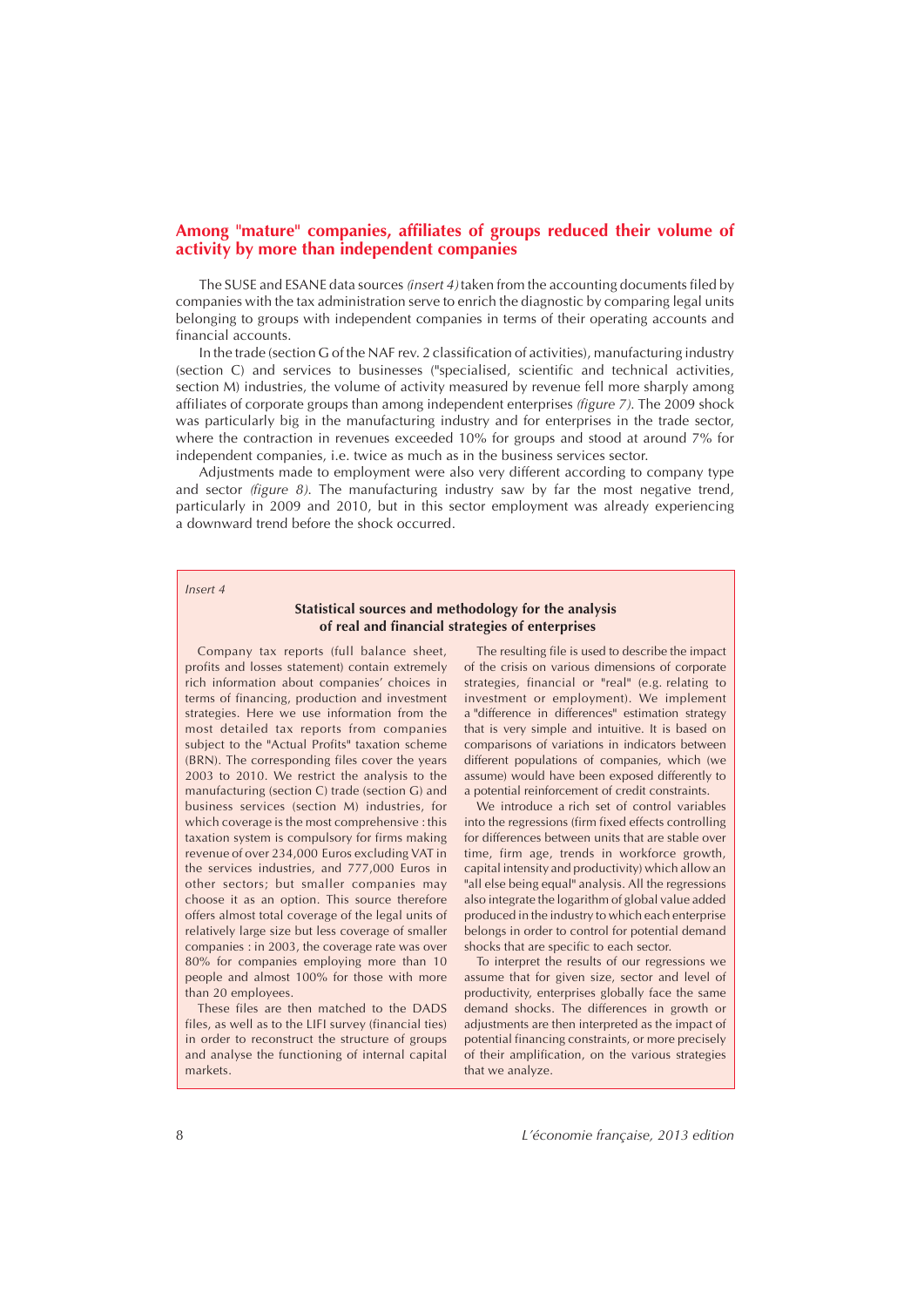Conversely, in the trade and services to businesses sectors the 2008 downturn had limited effects : growth in employment was reduced among independent companies, while companies belonging to a group only reduced their employment slightly.

Across all sectors, firms belonging to groups made larger adjustments to both their volume of activity and their level of employment (and thus payroll). As a result of this dual behaviour, the margin rate, defined as the ratio of gross operating profits (value added minus payroll) to



## **7. Sales growth in the trade, manufacturing and business services industries**

services (NAF M) industries. Interpretation : In 2007, the average sales growth in the trade industry was 2.4% among affiliates of groups, and 1% among standalone firms. When the confidence intervals delimited by the dashed lines do not overlap, then the average growth rates in the two groups are statistically different.

*Source : Insee, BRN and Esane Information systems; LIFI survey.*



#### **8. Employment growth in the trade, manufacturing and business services industries**

Coverage : French economy, firms reporting to the "BRN" (Bénéfice Réel Normal) tax scheme and active in the trade (NAF G), manufacturing (NAF C) and business services (NAF M) industrie

Interpretation : In 2007, the average employment growth (in full-time equivalent) in the trade industry was 0.6% among affiliates of groups, and 0.4% among standalone firms. When the confidence intervals delimited by the dashed lines do not overlap, then the average growth rates in the two groups are statistically different.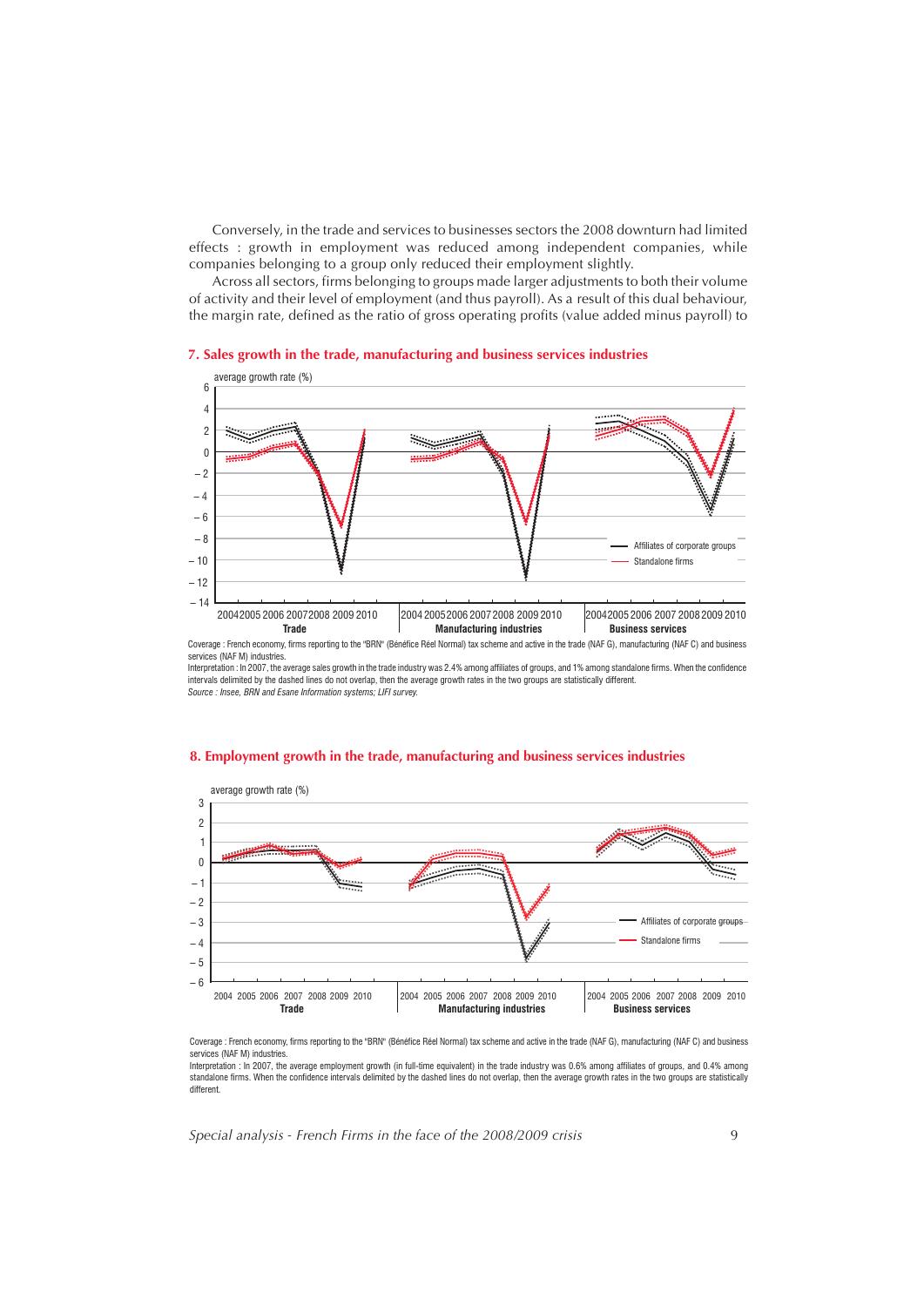value added, did not vary in a particularly contrasting manner between groups and independent companies *(figure 9)*.

Independent enterprises in the business servicessector were less successful in protecting their margins, but the most significant fact is still the scale of the drop in margin rate in the manufacturing industry, both for legal units belonging to groups and for independent enterprises $^4$ .

Industry level heterogeneity in terms of variation in margin rate is not reflected in the average variation in investment *(figure 10)*. In all sectors the amounts invested fell by around

#### **9. Evolution of the profit margin in the trade, manufacturing and business services industries**



services (NAF M) industries.

Interpretation : In 2007, the profit margin in the trade industry increased by 5.5% among affiliates of groups, and decreased by 0.3% among standalone firms. When the confidence intervals delimited by the dashed lines do not overlap, then the average growth rates in the two groups are statistically different. *Source : Insee, BRN and Esane Information systems; LIFI survey.*



#### average growth rate (%) **10. Evolution of investment in the trade, manufacturing and business services industries**

Coverage : French economy, firms reporting to the "BRN" (Bénéfice Réel Normal) tax scheme and active in the trade (NAF G), manufacturing (NAF C) and business services (NAF M) industries. Interpretation : In 2007, investment in tangible assets decreased by 2.5% among affiliates of groups, and by 11.5% among standalone firms. When the confidence

intervals delimited by the dashed lines do not overlap, then the average growth rates in the two groups are statistically different. *Source : Insee, BRN and Esane Information systems; LIFI survey.*

<sup>4.</sup> According to the national accounts, the margin rate of non-financial companies deteriorated once again in 2011, after the temporary recovery in 2010.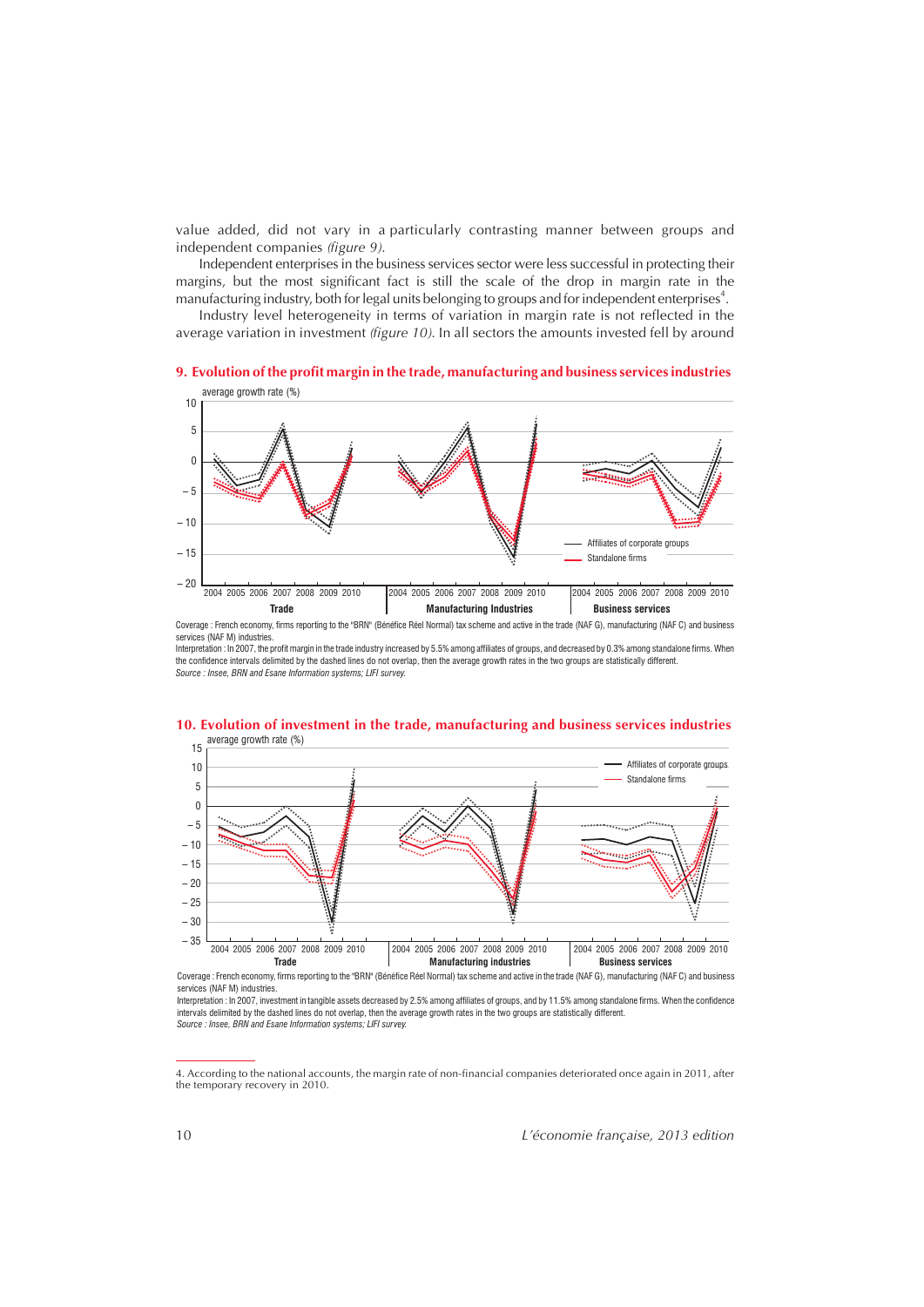30% in 2009 in subsidiaries of groups, before a slightly positive or barely negative variation in 2010. Once again, this slump tended to be less severe among independent companies.

# **A predominant demand shock?**

All these aggregated trends suggest that subsidiaries of groups, which are generally larger in size and have access to an internal capital market, and are thus potentially less exposed to credit constraints, suffered more during the crisis than independent companies. It appears that independents continued to finance their projects, perhaps thanks to the many support programmes for access to credit and liquidity implemented during this period and mainly targeted to SMEs *(insert 1)*.

According to economic analysis *(insert 5)*, this asymmetric adjustment indicates that the demand shock suffered by companies predominated over the credit shock. Moreover, subsidiaries of groups and independent enterprises suffered different demand shocks because of their differentiated exposure to international trade.

We complement the descriptive approach by regressions that allow an "all else being equal" approach. These regressions serve to compare enterprises that are active on the same markets and that initially (before the crisis) present an identical level of efficiency.

The criterion of being backed (or not) by a larger corporate group is a good indicator of probable exposure to financing constraints [Garicano and Steinwender, 2012]. However, affiliates of corporate groups and independent enterprises are only comparable in terms of their "real" corporate strategies, but not in terms of their financial strategies. Indeed, the structure of the balance sheets of groups is very specific as it is significantly affected by intra-group holdings and other borrowings. Therefore, to refine the analysis we use two

# *Insert 5*

#### **Credit constraints and credit supply shocks**

The notion of credit constraints is not intuitive and it is also extremely difficult to measure their magnitude empirically. Indeed a company that is refused a loan is not necessarily constrained : the loan might have been refused simply because the bank deemed the project less profitable than others submitted to it. Credit constraints appear when, at equilibrium, certain projects are not financed despite being socially profitable. This is the case in situations of information asymmetry : Stiglitz and Weiss [1981] show that when investors are not able to assess the profitability or degree of risk of each project submitted to them by entrepreneurs, then it is optimal for them to partially ration the credit.

In this situation, the credit supply corresponds to the total amount of credit offered by banks (according to the interest rate paid), while rationing, which measures the magnitude of credit constraints, corresponds to the difference between supply and demand for a given for given levels of expected profitability and risk. In other

terms, credit rationing corresponds to the proportion of businesses that do not obtain credit for projects that are similar (from the investors viewpoint).

In such a setting, we can show that a reduction in the credit supply results in an increase in the number of rationed companies. We use this result to empirically analyse the compared scale of credit supply shocks and demand shocks on the final goods market, in the context of the 2008 crisis. Indeed, if the supply shock dominated, then the companies that were most likely to be financially constrained before the crisis are those that must have suffered most from the tightening of credit, and hence suffered most during the crisis in terms of production volume and long-term investment capacity. In contrast, if the demand shock dominated, these "credit constrained" enterprises should adjust to the drop similarly to, if not less than, the other companies given their sub-optimal scale of operation prior to the crisis.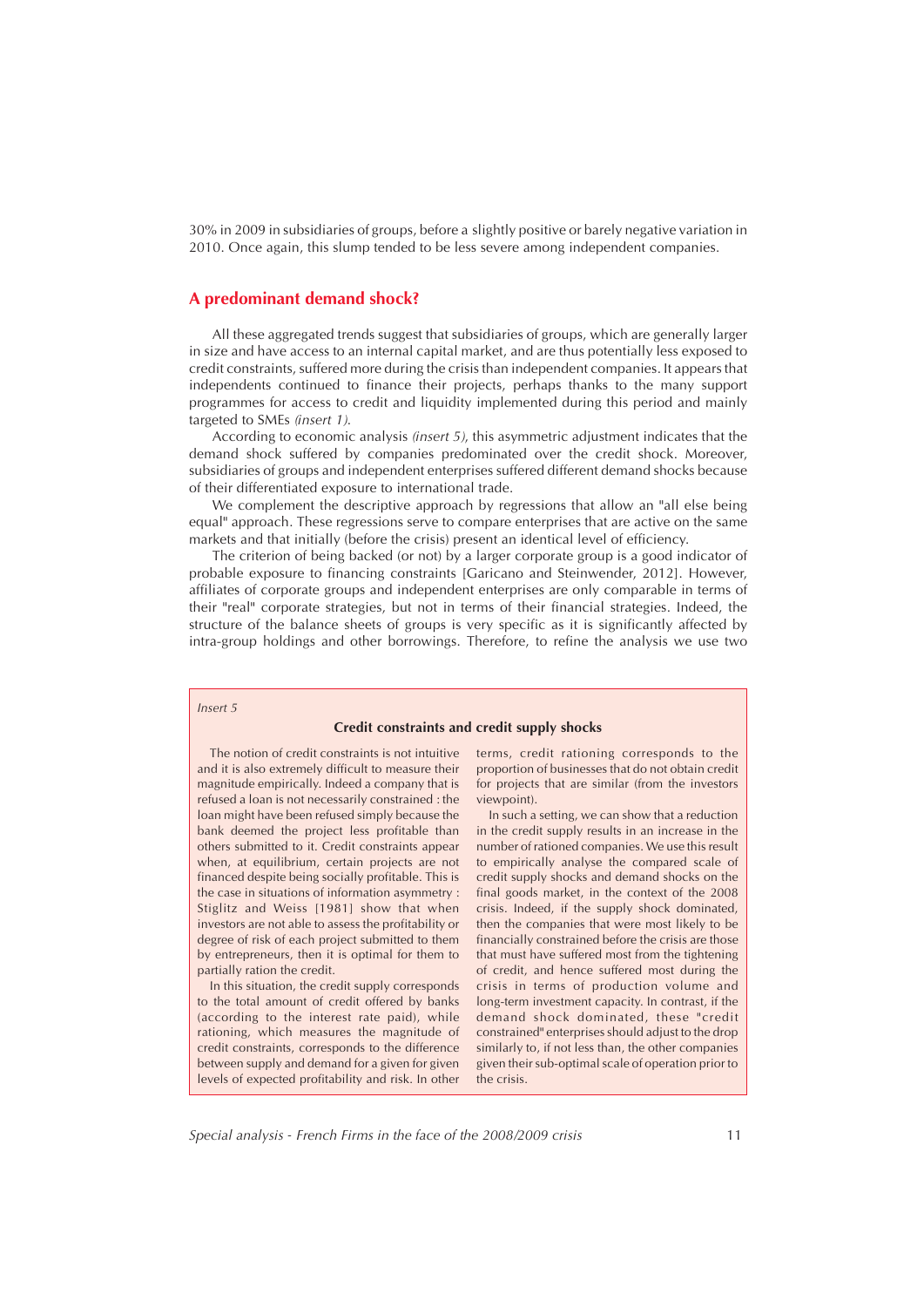additional indicators correlated with the probability of being financially constrained that have been proposed in the economic literature and that are specific to each sub-population of enterprises (affiliates on one hand, and independent firms on the other hand).

– For independent enterprises we use collateral, since this characteristic probably determines their debt capacity [Almeida and Campello, 2007]. We measure it by fixed tangible assets per employee.

– For affiliates, we use the global wealth level of the group because this characteristic determines the ability of the internal capital market to make up for the deficiencies of the external capital market [Boutin et al, 2012]. "Wealth" is calculated as the total gross operating surplus generated by the group as a whole on the national territory plus the total net liquid assets held by French subsidiaries<sup>5</sup>.

In each case, we split the sub-population into firms having an indicator below, or above the sample median. The comparison of the results obtained with these alternative indicators of financing constraints allows assessing the robustness of our findings related to the magnitude of financing constraints during this period.

The "all else being equal" analysis globally confirms the descriptive results found previously *(figure 11)*which would suggest a far more prominent role played by the demand shock than the credit shock : independent companies adjusted their production volume, be it

|                         | 70, all GISC Cyual           |                              |                                  |                              |                              |                                  |                                |                              |                                  |
|-------------------------|------------------------------|------------------------------|----------------------------------|------------------------------|------------------------------|----------------------------------|--------------------------------|------------------------------|----------------------------------|
|                         | Standalone<br>firm<br>(A)    | Group<br>affiliates<br>(B)   | <b>Difference</b><br>$(A) - (B)$ | Standalone firms             |                              |                                  | Affiliates of corporate groups |                              |                                  |
|                         |                              |                              |                                  | low<br>collateral<br>(C)     | high<br>collateral<br>(D)    | <b>Difference</b><br>$(C) - (D)$ | cash<br>poor<br>(E)            | cash<br>rich<br>(F)          | <b>Difference</b><br>$(E) - (F)$ |
| Value added             | $-9.1***$<br>(0.1)           | $-10.4***$<br>(0.3)          | $1.3***$<br>(0.3)                | $-8.5***$<br>(0.1)           | $-9.8***$<br>(0.2)           | $1.3***$<br>(0.2)                | $-9.8***$<br>(0.3)             | $-10.5***$<br>(0.5)          | 0.6<br>(0.5)                     |
| Sales                   | $-5.2***$<br>(0.1)           | $-7.7***$<br>(0.2)           | $2.5***$<br>(0.2)                | $-4.9***$<br>(0.1)           | $-5.6***$<br>(0.1)           | $0.7***$<br>(0.2)                | $-5.8***$<br>(0.3)             | $-6.2***$<br>(0.4)           | 0.4<br>(0.5)                     |
| Increase in inventories |                              |                              |                                  |                              |                              |                                  |                                |                              |                                  |
| (oui/non)               | $0.5***$<br>(0.1)            | $2.8***$                     | $-2.3***$                        | $0.4***$                     | $0.6***$<br>(0.1)            | $-0.2$                           | $1.8***$                       | $4.0***$<br>(0.4)            | $-2.3***$                        |
| Outstanding debt        | $-13.2***$                   | (0.2)<br>$-8.9***$           | (0.2)<br>$-4.3***$               | (0.1)<br>$-10.1***$          | $-17.4***$                   | (0.1)<br>$7.3***$                | (0.2)<br>$-7.1***$             | $-13.8***$                   | (0.4)<br>$6.7***$                |
|                         | (0.3)                        | (0.8)                        | (0.9)                            | (0.4)                        | (0.4)                        | (0.6)                            | (0.010)                        | (1.6)                        | (1.9)                            |
| Probability to draw on  |                              |                              |                                  |                              |                              |                                  |                                |                              |                                  |
| credit lines            | $8.8***$                     | $5.5***$                     | $3.3***$                         | $9.4***$                     | $8.2***$                     | $1.2***$                         | $6.5***$                       | $2.8***$                     | $3.7***$                         |
| Cash held               | (0.1)<br>$-4.9***$           | (0.2)<br>$-8.7***$           | (0.3)<br>$3.8***$                | (0.1)<br>$-5.9***$           | (0.2)<br>$-3.8***$           | (0.2)<br>$-2.1***$               | (0.3)<br>$-3.3***$             | (0.4)<br>$-19.2***$          | (0.5)<br>$15.9***$               |
| Operating profit margin | (0.3)<br>$-12.3***$          | (0.9)<br>$-11.5***$          | (0.9)<br>$-0.8$                  | (0.4)<br>$-11.0***$          | (0.5)<br>$-13.7***$          | (0.6)<br>$2.7***$                | (1.1)<br>$-12.1***$            | (1.8)<br>$-12.4***$          | (2.1)<br>0.4                     |
| (operating profit / VA) | (0.2)<br>$-8.4***$           | (0.5)<br>$-4.9***$           | (0.5)<br>$-3.5***$               | (0.3)<br>$-6.5***$           | (0.3)<br>$-10.8***$          | (0.4)<br>$4.3***$                | (0.7)<br>$-4.3***$             | (0.8)<br>$-6.7***$           | (1.0)<br>2.4                     |
| Employment              | (0.3)<br>$-3.9***$           | (0.7)<br>$-6.3***$           | (0.8)<br>$2.4***$                | (0.4)<br>$-4.8***$           | (0.4)<br>$-2.8***$           | (0.6)<br>$-2.0***$               | (0.9)<br>$-6.1***$             | (1.2)<br>$-6.8***$           | (1.5)<br>$0.6*$                  |
| Investment              | (0.1)<br>$-15.8***$<br>(0.4) | (0.2)<br>$-12.4***$<br>(0.8) | (0.2)<br>$-3.4***$<br>(0.9)      | (0.1)<br>$-10.7***$<br>(0.6) | (0.1)<br>$-21.1***$<br>(0.6) | (0.1)<br>$10.4***$<br>(0.8)      | (0.2)<br>$-13.1***$<br>(1.0)   | (0.3)<br>$-13.9***$<br>(1.3) | (0.4)<br>0.9<br>(1.6)            |
|                         |                              |                              |                                  |                              |                              |                                  |                                |                              |                                  |

#### **11. The 2008/2009 shock (as compared to the 2004/2007 period), for sub-populations of firms that are differentially exposed to financing constraints** %, "all else equal"

Coverage : French economy, firms reporting to the "BRN" (Bénéfice Réel Normal) tax scheme and active in the trade (NAF G), manufacturing (NAF C) and business services (NAF M) industries.

Interpretation : All else equal, group affiliates experienced a decrease in value added by 10.4% in 2008/2009 relative to 2003/2007. Standalone firms experienced a decrease by 9.1%. The difference between the two sub-populations is 1.3 percentage point and is statistically significant.

Note : These results are from regressions which include a wider set of controls : firm age, lagged employment growth, capital intensity, productivity, firm level fixed effects. All regressions also include the logarithm of the total value added produced in the industry where the firm is operating. Standard errors are reported in parentheses, \*\*\* denotes significance at the 1% level, \*\* denotes significance at the 5% level, and \* denotes significance at the 10% level.

*Source : Insee, BRN and Esane Information systems; LIFI survey.*

<sup>5.</sup> Our measure of the wealth of groups does not include foreign subsidiaries (which do not feature in our data) and thus probably underestimates the total wealth of highly internationalised groups. However, analyses conducted on a sample excluding subsidiaries whose group head is located abroad (for which this problem is particularly severe) give similar results to those presented, which suggests that our conclusions are robust to this measurement problem.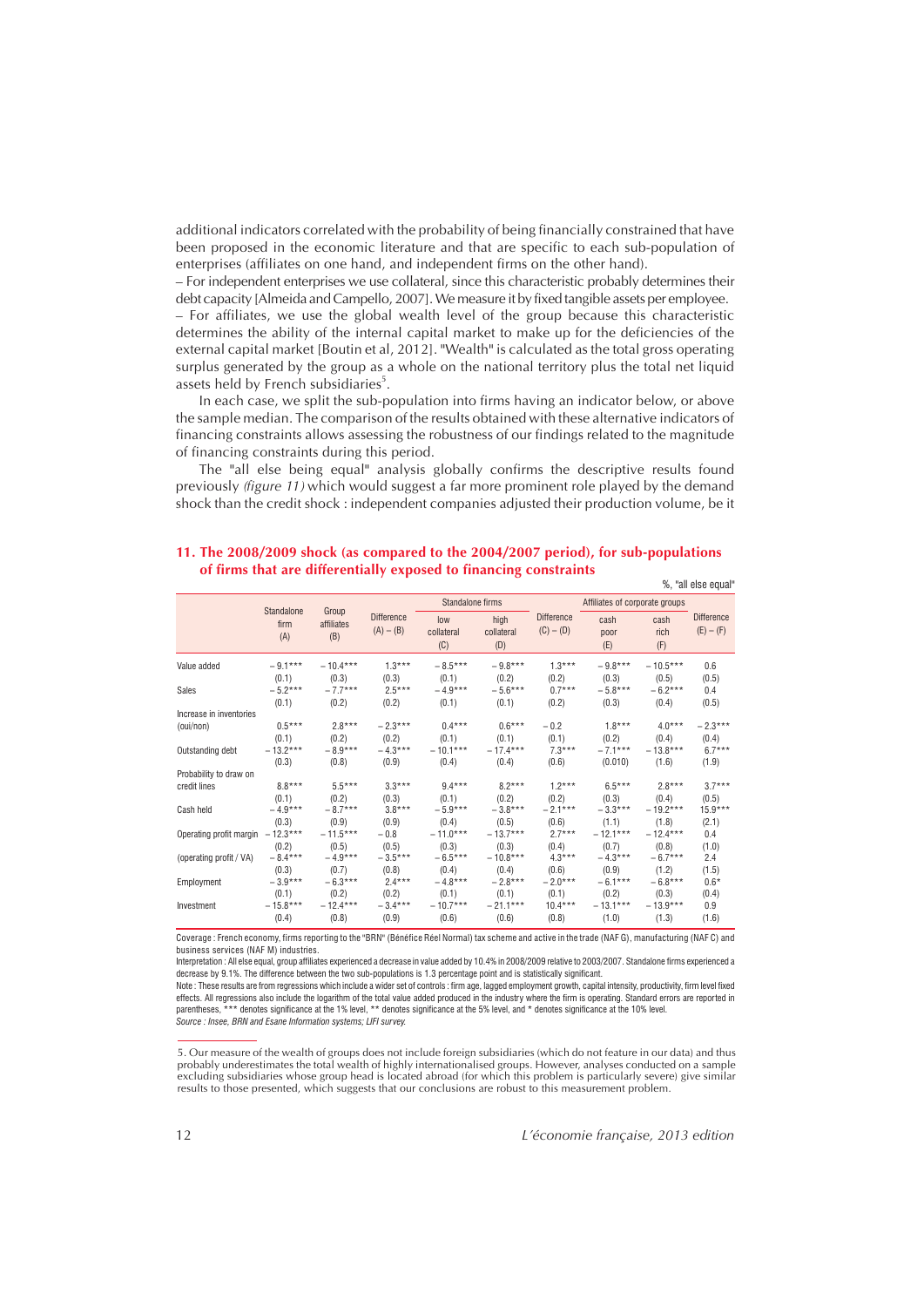in terms of value added or revenue, significantly less than those that were members of a group. The adjustment was also smaller for independent companies with low collateral than for those with high collateral, while the subsidiaries backed by groups with varying wealth levels did not see differentiated adjustments. Complementary analyses contrasting individual companies and group subsidiaries according to their export activity show that subsidiaries of groups exported more often and were in fact more exposed to the contraction in world demand. The (fewer) independent enterprises that also participated to international trade suffered a shock that was comparable in magnitude<sup>6</sup>.

Moreover, group subsidiaries ran down their inventories more often than independent enterprises over the period. This result is compatible with the hypothesis of a strong demand shock if we assume that prior to the crisis, independent companies faced tougher financing constraints : the companies which during that period were operating at an activity level close to optimum would have been forced to adjust more suddenly than those which had financing difficulties before 2008 and thus had a lower than optimum production. However, the result is less compatible with the hypothesis of an increase in credit constraints, which should have produced an equally asymmetric adjustment between these two populations, but in the opposite direction (see also Kremp and Sevestre, 2012).

Acomparison of the variations in capital structure (outstanding debt) between populations of companies – when this comparison is interpretable (between independent companies according to their amount of collateral, or between group subsidiaries according to the wealth of the group) – shows that the adjustments made by the companies that should be facing tighter restrictions were significantly less pronounced than those made by enterprises that were initially less financially constrained. This contrasts strongly with what has been observed in the United States [Campello *et al*., 2011].

Enterprises drew more often from their credit lines, probably in anticipation of a risk of illiquidity, as suggested by Campello *et al*. (2011). The change in terms of this strategy was more pronounced among credit constrained companies, which used their lines of credit minimally before the crisis in order to limit the high financial costs associated with this type of very short-term debt. They also asked more often for advance payments on orders from their clients, in such a way that the liquidity shock was relatively limited. a complementary analysis would show that cash flow held preventively tended to increase slightly in 2009-2010 compared to the pre-crisis period, except for affiliates of groups for which this strategy was pointless because of the size of the internal capital markets upon which they could rely.

The savings ratio generally fell by less than the profit margin rate, and independent companies that had little collateral experienced a less unfavourable trend as they made a sharper adjustment in terms of their employment than their collateral-rich counterparts. Lastly, all else being equal, independent companies scaled back their investment level more than group subsidiaries, contrary to what the purely descriptive analysis suggested. However, within the population of independent companies, the units that were a priori more exposed to financing constraints scaled back their investment efforts significantly less.

Further analyses would show that group subsidiaries based abroad<sup>7</sup> tended to reduce their employment by more than their "domestic" counterparts. This latter pattern is not fully explained by their greater participation to international trade. This result suggests that internationalised groups tended to withdraw partially from the French market, either to help offset increased difficulties on markets that were even more exposed to the 2008/2009 downturn, or to reposition their activity on more dynamic foreign markets.

<sup>6.</sup> However, they drew from their inventories less frequently.

<sup>7.</sup> The groups owning subsidiaries abroad are identified via the LIFI survey on financial ties *(insert 4)*.